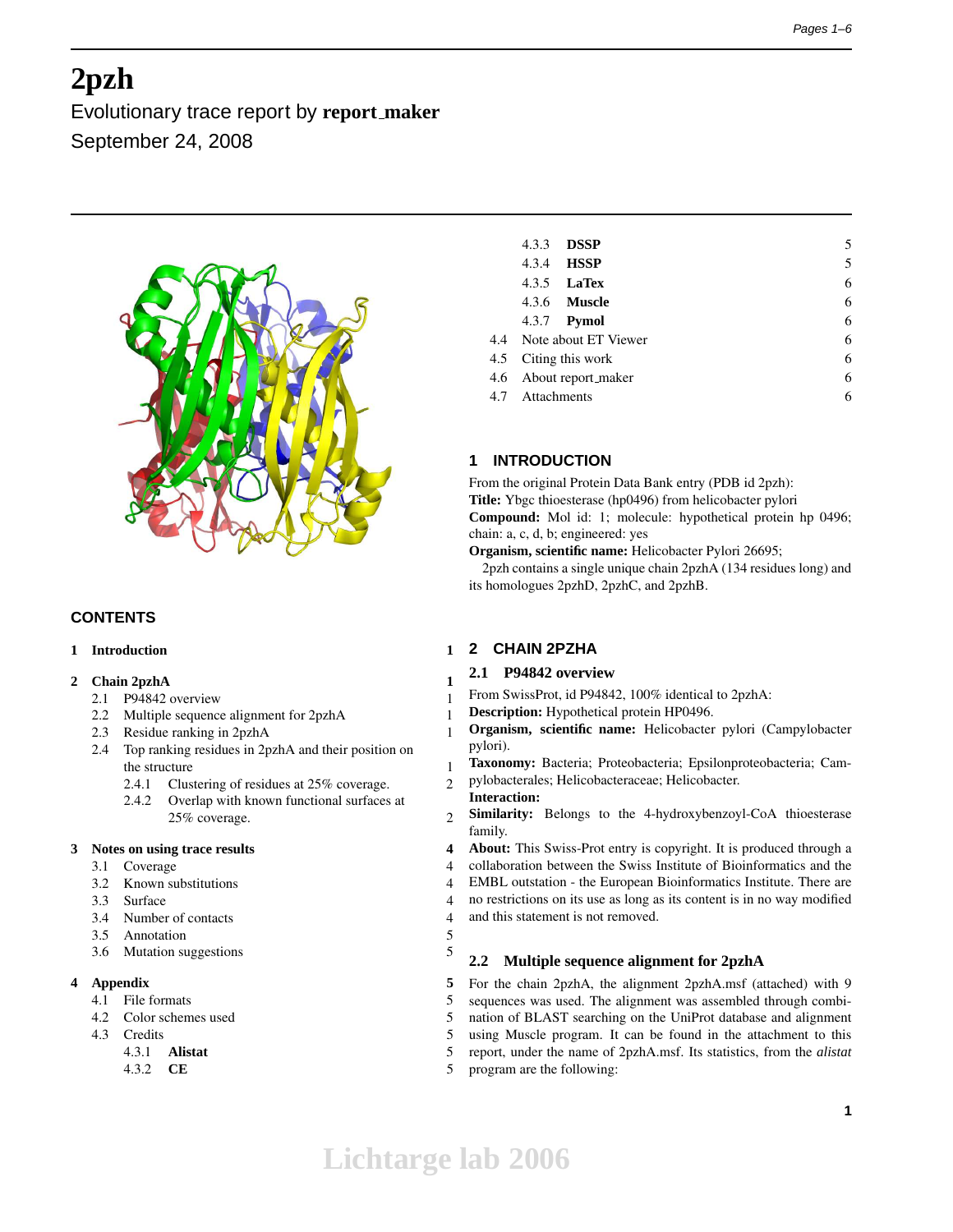

**Fig. 1.** Residues -1-132 in 2pzhA colored by their relative importance. (See Appendix, Fig.7, for the coloring scheme.)

| Format:                   | MSF   |      |
|---------------------------|-------|------|
| Number of sequences: 9    |       |      |
| Total number of residues: |       | 1115 |
| Smallest:                 | 118   |      |
| Largest:                  | 134   |      |
| Average length:           | 123.9 |      |
| Alignment length:         | 134   |      |
| Average identity:         | 44%   |      |
| Most related pair:        | 83%   |      |
| Most unrelated pair:      | 32%   |      |
| Most distant seq:         | 42    |      |
|                           |       |      |

Furthermore, 16% of residues show as conserved in this alignment. The alignment consists of 88% prokaryotic sequences. (Descriptions of some sequences were not readily available.) The file containing the sequence descriptions can be found in the attachment, under the name 2pzhA.descr.

## **2.3 Residue ranking in 2pzhA**

The 2pzhA sequence is shown in Fig. 1, with each residue colored according to its estimated importance. The full listing of residues in 2pzhA can be found in the file called 2pzhA.ranks sorted in the attachment.

## **2.4 Top ranking residues in 2pzhA and their position on the structure**

In the following we consider residues ranking among top 25% of residues in the protein . Figure 2 shows residues in 2pzhA colored by their importance: bright red and yellow indicate more conserved/important residues (see Appendix for the coloring scheme). A Pymol script for producing this figure can be found in the attachment.

*2.4.1 Clustering of residues at 25% coverage.* Fig. 3 shows the top 25% of all residues, this time colored according to clusters they belong to. The clusters in Fig.3 are composed of the residues listed in Table 1.

|                          | Table 1. |                                                                                                                         |  |  |
|--------------------------|----------|-------------------------------------------------------------------------------------------------------------------------|--|--|
| cluster                  | size     | member                                                                                                                  |  |  |
| color                    |          | residues                                                                                                                |  |  |
| red                      | 31       | $\begin{array}{l} 6,7,8,9,10,11,13,14,16,17,20 \\ 21,22,23,24,26,27,28,29,30 \\ 31,33,47,48,60,62,63,68,84 \end{array}$ |  |  |
|                          |          | 102,110                                                                                                                 |  |  |
| continued in next column |          |                                                                                                                         |  |  |



**Fig. 2.** Residues in 2pzhA, colored by their relative importance. Clockwise: front, back, top and bottom views.



**Fig. 3.** Residues in 2pzhA, colored according to the cluster they belong to: red, followed by blue and yellow are the largest clusters (see Appendix for the coloring scheme). Clockwise: front, back, top and bottom views. The corresponding Pymol script is attached.

| <b>Table 1.</b> continued |             |          |  |  |
|---------------------------|-------------|----------|--|--|
| cluster                   | <b>Size</b> | member   |  |  |
| color                     |             | residues |  |  |

**Table 1.** Clusters of top ranking residues in 2pzhA.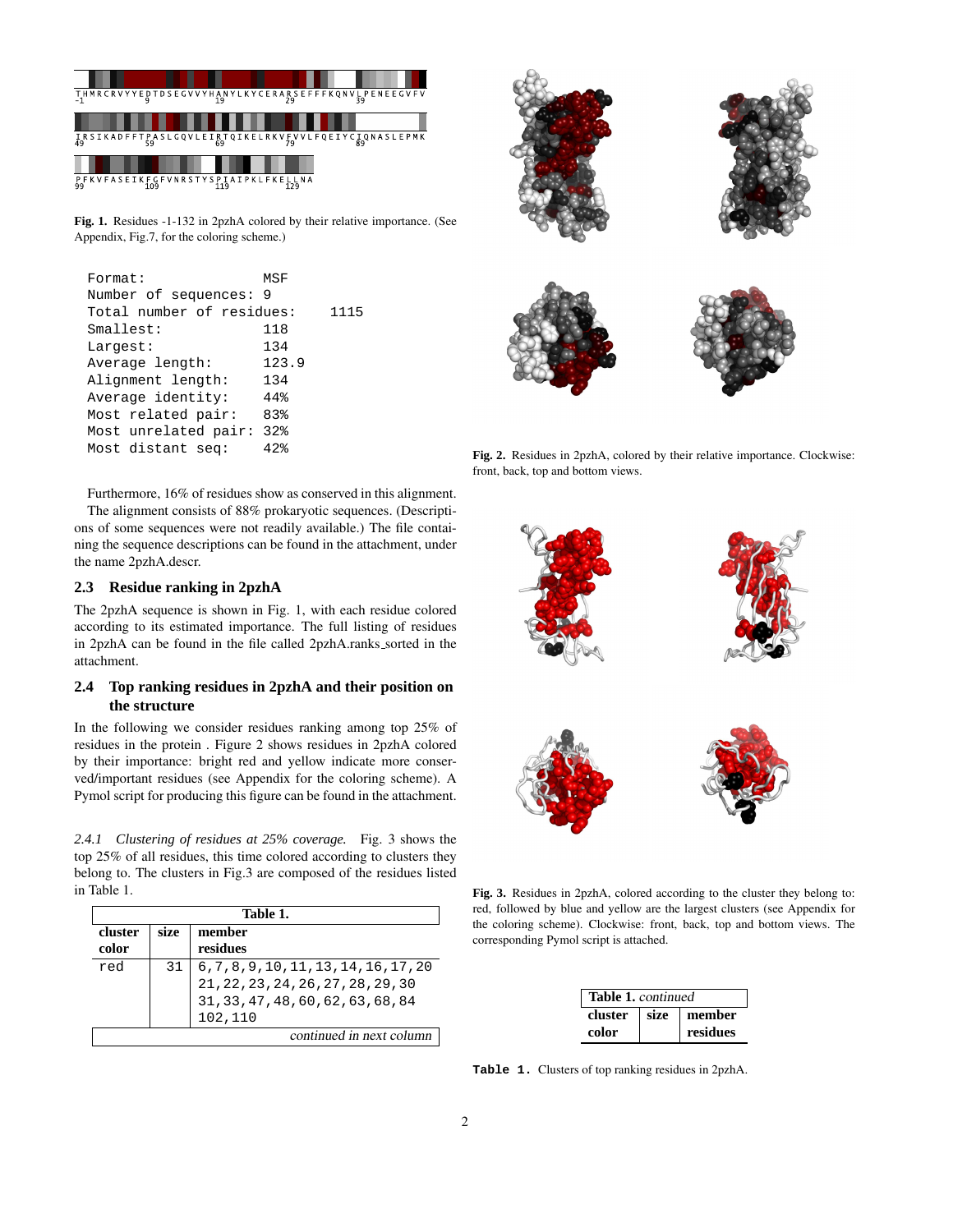*2.4.2 Overlap with known functional surfaces at 25% coverage.* The name of the ligand is composed of the source PDB identifier and the heteroatom name used in that file.

**Interface with 2pzhD.**Table 2 lists the top 25% of residues at the interface with 2pzhD. The following table (Table 3) suggests possible disruptive replacements for these residues (see Section 3.6).

|     | Table 2. |         |      |       |      |  |
|-----|----------|---------|------|-------|------|--|
| res | type     | subst's | cvg  | noc/  | dist |  |
|     |          | (%)     |      | bb    | (A)  |  |
| 6   | Y        | Y(100)  | 0.16 | 72/3  | 2.87 |  |
| 7   | Y        | Y(100)  | 0.16 | 44/3  | 2.65 |  |
| 8   | E        | E(100)  | 0.16 | 44/1  | 2.78 |  |
| 23  | K        | K(100)  | 0.16 | 25/6  | 3.57 |  |
| 26  | E        | E(100)  | 0.16 | 21/0  | 3.56 |  |
| 27  | R        | R(100)  | 0.16 | 54/14 | 2.83 |  |
| 31  | E        | E(100)  | 0.16 | 31/2  | 2.75 |  |
| 62  | L        | L(100)  | 0.16 | 17/3  | 3.73 |  |
| 24  | Y        | F(88)   | 0.21 | 1/1   | 4.99 |  |
|     |          | Y(11)   |      |       |      |  |
| 30  | S        | T(55)   | 0.23 | 5/0   | 3.82 |  |
|     |          | S(44)   |      |       |      |  |
| 63  | G        | D(55)   | 0.23 | 13/13 | 3.72 |  |
|     |          | G(44)   |      |       |      |  |
|     |          |         |      |       |      |  |

**Table 2.** The top 25% of residues in 2pzhA at the interface with 2pzhD. (Field names: res: residue number in the PDB entry; type: amino acid type; substs: substitutions seen in the alignment; with the percentage of each type in the bracket; noc/bb: number of contacts with the ligand, with the number of contacts realized through backbone atoms given in the bracket; dist: distance of closest apporach to the ligand. )

|     | Table 3. |                            |  |  |  |
|-----|----------|----------------------------|--|--|--|
| res | type     | disruptive                 |  |  |  |
|     |          | mutations                  |  |  |  |
| 6   | Y        | (K)(OM)(NEVLAPIR)(D)       |  |  |  |
| 7   | Y        | $(K)$ (QM) (NEVLAPIR) (D)  |  |  |  |
| 8   | E        | (FWH)(YVCARG)(T)(SNKLPI)   |  |  |  |
| 23  | K        | $(Y)$ (FTW) (SVCAG) (HD)   |  |  |  |
| 26  | E        | (FWH)(YVCARG)(T)(SNKLPI)   |  |  |  |
| 27  | R        | (TD)(SYEVCLAPIG)(FMW)(N)   |  |  |  |
| 31  | E        | (FWH)(YVCARG)(T)(SNKLPI)   |  |  |  |
| 62  | L        | (YR)(TH)(SKECG)(FQWD)      |  |  |  |
| 24  | Y        | (K)(O)(EM)(NR)             |  |  |  |
| 30  | S        | $(KR)$ (FOMWH) (NELPI) (Y) |  |  |  |
| 63  | G        | (R)(K)(FWH)(EQM)           |  |  |  |

**Table 3.** List of disruptive mutations for the top 25% of residues in 2pzhA, that are at the interface with 2pzhD.

Figure 4 shows residues in 2pzhA colored by their importance, at the interface with 2pzhD.

**Interface with 2pzhB.**Table 4 lists the top 25% of residues at the interface with 2pzhB. The following table (Table 5) suggests possible disruptive replacements for these residues (see Section 3.6).



**Fig. 4.** Residues in 2pzhA, at the interface with 2pzhD, colored by their relative importance. 2pzhD is shown in backbone representation (See Appendix for the coloring scheme for the protein chain 2pzhA.)

|     | Table 4. |         |      |      |      |  |
|-----|----------|---------|------|------|------|--|
| res | type     | subst's | cvg  | noc/ | dist |  |
|     |          | $($ %)  |      | bb   | (A)  |  |
| 17  | Υ        | Y(100)  | 0.16 | 27/0 | 3.38 |  |
| 20  | N        | N(100)  | 0.16 | 2/0  | 4.85 |  |
| 22  | L        | L(100)  | 0.16 | 49/8 | 3.06 |  |
| 23  | K        | K(100)  | 0.16 | 23/6 | 3.73 |  |
| 26  | E        | E(100)  | 0.16 | 13/1 | 3.50 |  |
| 29  | R        | R(100)  | 0.16 | 3/0  | 4.01 |  |
| 13  | E        | G(88)   | 0.21 | 20/0 | 2.68 |  |
|     |          | E(11)   |      |      |      |  |

**Table 4.** The top 25% of residues in 2pzhA at the interface with 2pzhB. (Field names: res: residue number in the PDB entry; type: amino acid type; substs: substitutions seen in the alignment; with the percentage of each type in the bracket; noc/bb: number of contacts with the ligand, with the number of contacts realized through backbone atoms given in the bracket; dist: distance of closest apporach to the ligand. )

|     | Table 5.                 |                            |  |  |  |
|-----|--------------------------|----------------------------|--|--|--|
| res | type                     | disruptive                 |  |  |  |
|     |                          | mutations                  |  |  |  |
| 17  | Y                        | (K)(OM)(NEVLAPIR)(D)       |  |  |  |
| 20  | N                        | (Y) (FTWH) (SEVCARG) (MD)  |  |  |  |
| 22  | т.                       | $(YR)$ (TH) (SKECG) (FOWD) |  |  |  |
| 23  | K                        | $(Y)$ (FTW) (SVCAG) (HD)   |  |  |  |
| 26  | F.                       | (FWH)(YVCARG)(T)(SNKLPI)   |  |  |  |
| 29  | R                        | (TD)(SYEVCLAPIG)(FMW)(N)   |  |  |  |
| 13  | Е                        | (FWH)(R)(Y)(VA)            |  |  |  |
|     | continued in next column |                            |  |  |  |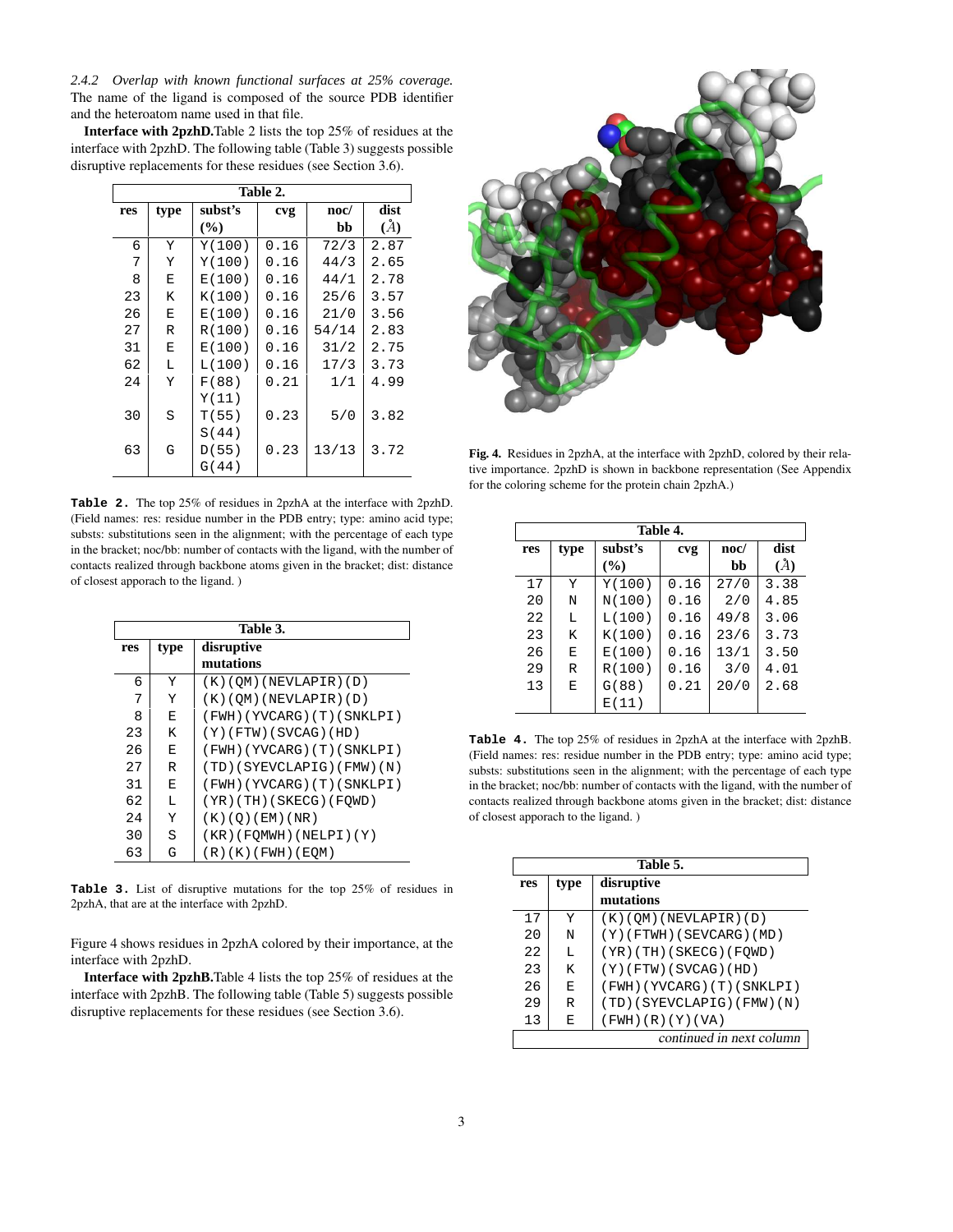| Table 5. continued |      |            |  |  |
|--------------------|------|------------|--|--|
| res                | type | disruptive |  |  |
|                    |      | mutations  |  |  |

**Table 5.** List of disruptive mutations for the top 25% of residues in 2pzhA, that are at the interface with 2pzhB.



**Fig. 5.** Residues in 2pzhA, at the interface with 2pzhB, colored by their relative importance. 2pzhB is shown in backbone representation (See Appendix for the coloring scheme for the protein chain 2pzhA.)

Figure 5 shows residues in 2pzhA colored by their importance, at the interface with 2pzhB.

**Interface with 2pzhC.**Table 6 lists the top 25% of residues at the interface with 2pzhC. The following table (Table 7) suggests possible disruptive replacements for these residues (see Section 3.6).

| Table 6. |      |         |      |       |      |
|----------|------|---------|------|-------|------|
| res      | type | subst's | cvg  | noc/  | dist |
|          |      | (%)     |      | bb    | (A)  |
| 7        | Y    | Y(100)  | 0.16 | 27/12 | 3.40 |
| 8        | Е    | E(100)  | 0.16 | 24/13 | 3.56 |
| 10       | T    | T(100)  | 0.16 | 29/13 | 2.98 |
| 11       | D    | D(100)  | 0.16 | 48/37 | 3.24 |
| 14       | G    | G(100)  | 0.16 | 8/8   | 4.12 |
| 17       | Y    | Y(100)  | 0.16 | 35/0  | 3.53 |
| 62       | L    | L(100)  | 0.16 | 4/0   | 4.44 |

**Table 6.** The top 25% of residues in 2pzhA at the interface with 2pzhC. (Field names: res: residue number in the PDB entry; type: amino acid type; substs: substitutions seen in the alignment; with the percentage of each type in the bracket; noc/bb: number of contacts with the ligand, with the number of contacts realized through backbone atoms given in the bracket; dist: distance of closest apporach to the ligand. )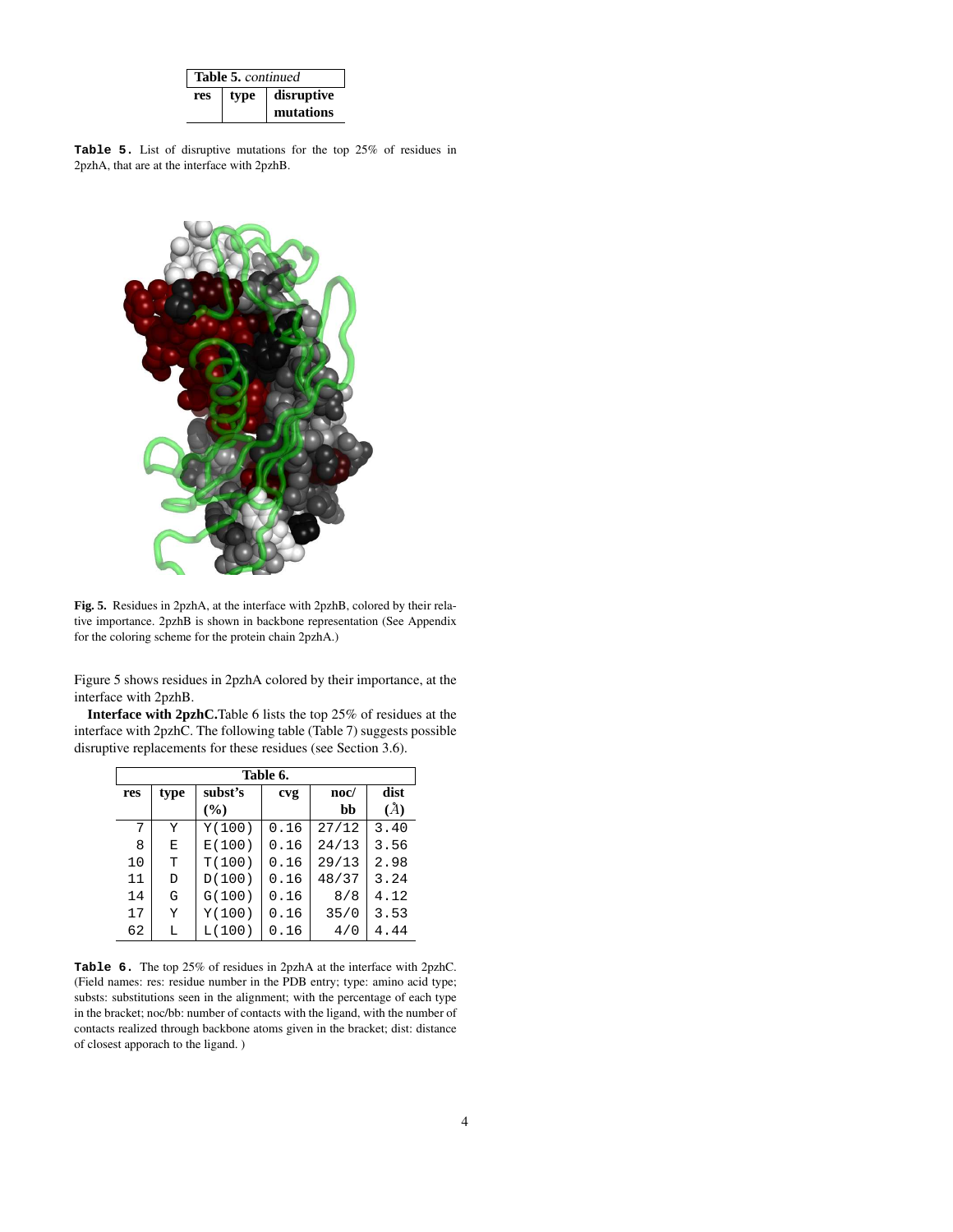|     | Table 7. |                              |  |  |
|-----|----------|------------------------------|--|--|
| res | type     | disruptive                   |  |  |
|     |          | mutations                    |  |  |
| 7   | Y        | (K)(QM)(NEVLAPIR)(D)         |  |  |
| 8   | E        | (FWH)(YVCARG)(T)(SNKLPI)     |  |  |
| 10  | т        | (KR)(FQMWH)(NELPI)(D)        |  |  |
| 11  | D.       | $(R)$ (FWH) (KYVCAG) (TQM)   |  |  |
| 14  | G        | (KER) (FOMWHD) (NYLPI) (SVA) |  |  |
| 17  | Y        | (K)(QM)(NEVLAPIR)(D)         |  |  |
| 62  | L        | (YR)(TH)(SKECG)(FQWD)        |  |  |

**Table 7.** List of disruptive mutations for the top 25% of residues in 2pzhA, that are at the interface with 2pzhC.



**Fig. 6.** Residues in 2pzhA, at the interface with 2pzhC, colored by their relative importance. 2pzhC is shown in backbone representation (See Appendix for the coloring scheme for the protein chain 2pzhA.)

Figure 6 shows residues in 2pzhA colored by their importance, at the interface with 2pzhC.

# **3 NOTES ON USING TRACE RESULTS**

#### **3.1 Coverage**

Trace results are commonly expressed in terms of coverage: the residue is important if its "coverage" is small - that is if it belongs to some small top percentage of residues [100% is all of the residues in a chain], according to trace. The ET results are presented in the form of a table, usually limited to top 25% percent of residues (or to some nearby percentage), sorted by the strength of the presumed evolutionary pressure. (I.e., the smaller the coverage, the stronger the pressure on the residue.) Starting from the top of that list, mutating a couple of residues should affect the protein somehow, with the exact effects to be determined experimentally.

#### **3.2 Known substitutions**

One of the table columns is "substitutions" - other amino acid types seen at the same position in the alignment. These amino acid types may be interchangeable at that position in the protein, so if one wants to affect the protein by a point mutation, they should be avoided. For example if the substitutions are "RVK" and the original protein has an R at that position, it is advisable to try anything, but RVK. Conversely, when looking for substitutions which will *n*ot affect the protein, one may try replacing, R with K, or (perhaps more surprisingly), with V. The percentage of times the substitution appears in the alignment is given in the immediately following bracket. No percentage is given in the cases when it is smaller than 1%. This is meant to be a rough guide - due to rounding errors these percentages often do not add up to 100%.

## **3.3 Surface**

To detect candidates for novel functional interfaces, first we look for residues that are solvent accessible (according to DSSP program) by at least  $10\AA^2$ , which is roughly the area needed for one water molecule to come in the contact with the residue. Furthermore, we require that these residues form a "cluster" of residues which have neighbor within  $5\AA$  from any of their heavy atoms.

Note, however, that, if our picture of protein evolution is correct, the neighboring residues which *are not* surface accessible might be equally important in maintaining the interaction specificity - they should not be automatically dropped from consideration when choosing the set for mutagenesis. (Especially if they form a cluster with the surface residues.)

#### **3.4 Number of contacts**

Another column worth noting is denoted "noc/bb"; it tells the number of contacts heavy atoms of the residue in question make across the interface, as well as how many of them are realized through the backbone atoms (if all or most contacts are through the backbone, mutation presumably won't have strong impact). Two heavy atoms are considered to be "in contact" if their centers are closer than  $5\AA$ .

#### **3.5 Annotation**

If the residue annotation is available (either from the pdb file or from other sources), another column, with the header "annotation" appears. Annotations carried over from PDB are the following: site (indicating existence of related site record in PDB ), S-S (disulfide bond forming residue), hb (hydrogen bond forming residue, jb (james bond forming residue), and sb (for salt bridge forming residue).

#### **3.6 Mutation suggestions**

Mutation suggestions are completely heuristic and based on complementarity with the substitutions found in the alignment. Note that they are meant to be **disruptive** to the interaction of the protein with its ligand. The attempt is made to complement the following properties: small  $[AVGSTC]$ , medium  $[LPNQDEMIK]$ , large  $[WFYHR]$ , hydrophobic  $[LPVAMWFI]$ , polar  $[GTCY]$ ; positively  $[KHR]$ , or negatively  $[DE]$  charged, aromatic  $[WFYH]$ , long aliphatic chain [EKRQM], OH-group possession [SDETY], and NH2 group possession  $[NQRK]$ . The suggestions are listed according to how different they appear to be from the original amino acid, and they are grouped in round brackets if they appear equally disruptive. From left to right, each bracketed group of amino acid types resembles more strongly the original (i.e. is, presumably, less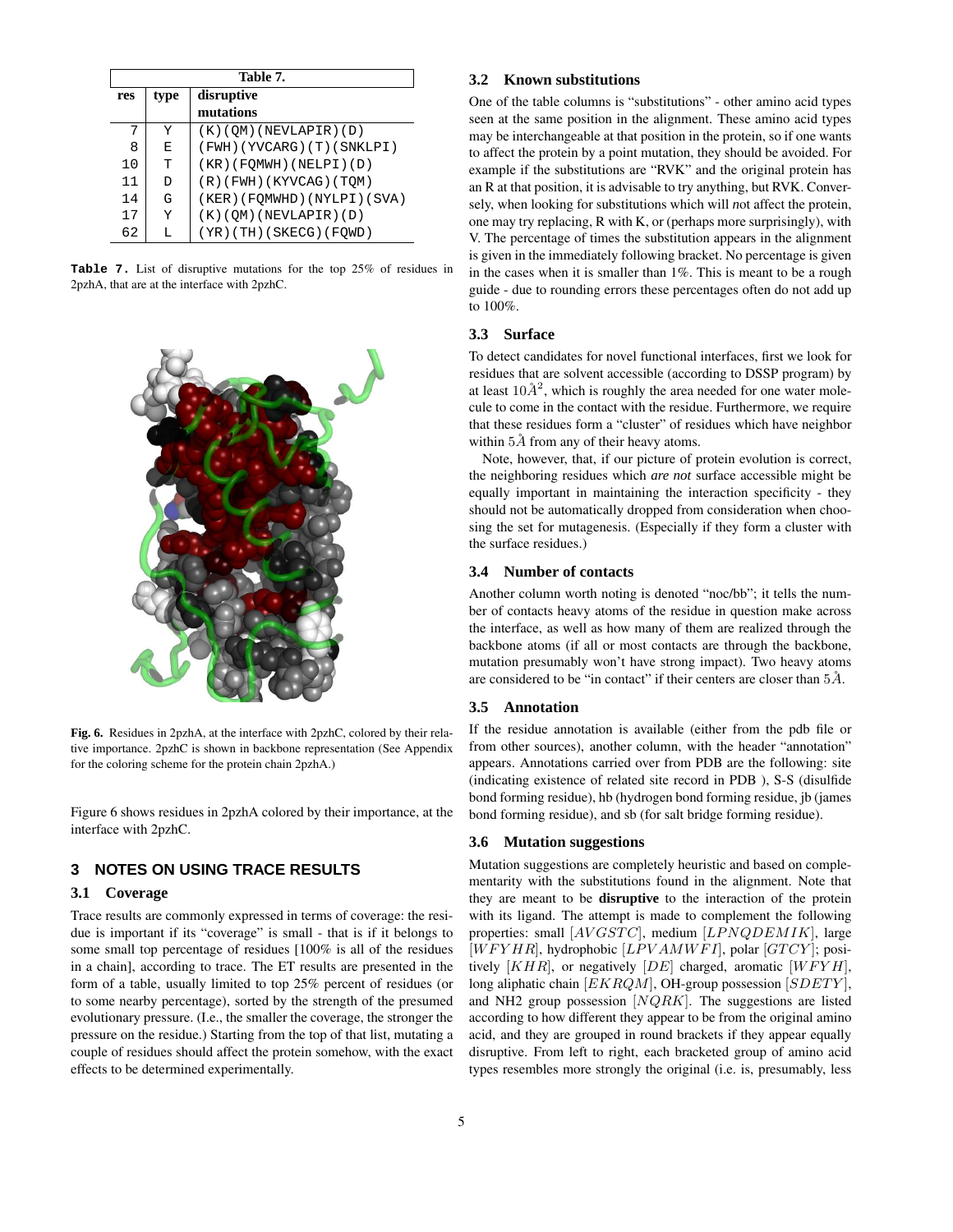

**Fig. 7.** Coloring scheme used to color residues by their relative importance.

disruptive) These suggestions are tentative - they might prove disruptive to the fold rather than to the interaction. Many researcher will choose, however, the straightforward alanine mutations, especially in the beginning stages of their investigation.

# **4 APPENDIX**

# **4.1 File formats**

Files with extension "ranks sorted" are the actual trace results. The fields in the table in this file:

- alignment# number of the position in the alignment
- residue# residue number in the PDB file
- type amino acid type
- rank rank of the position according to older version of ET
- variability has two subfields:
	- 1. number of different amino acids appearing in in this column of the alignment
	- 2. their type
- rho ET score the smaller this value, the lesser variability of this position across the branches of the tree (and, presumably, the greater the importance for the protein)
- cvg coverage percentage of the residues on the structure which have this rho or smaller
- gaps percentage of gaps in this column

#### **4.2 Color schemes used**

The following color scheme is used in figures with residues colored by cluster size: black is a single-residue cluster; clusters composed of more than one residue colored according to this hierarchy (ordered by descending size): red, blue, yellow, green, purple, azure, turquoise, brown, coral, magenta, LightSalmon, SkyBlue, violet, gold, bisque, LightSlateBlue, orchid, RosyBrown, MediumAquamarine, DarkOliveGreen, CornflowerBlue, grey55, burlywood, LimeGreen, tan, DarkOrange, DeepPink, maroon, BlanchedAlmond.

The colors used to distinguish the residues by the estimated evolutionary pressure they experience can be seen in Fig. 7.

#### **4.3 Credits**

*4.3.1* **Alistat** *alistat* reads a multiple sequence alignment from the file and shows a number of simple statistics about it. These statistics include the format, the number of sequences, the total number of residues, the average and range of the sequence lengths, and the alignment length (e.g. including gap characters). Also shown are some percent identities. A percent pairwise alignment identity is defined as (idents / MIN(len1, len2)) where idents is the number of exact identities and len1, len2 are the unaligned lengths of the two sequences. The "average percent identity", "most related pair", and "most unrelated pair" of the alignment are the average, maximum, and minimum of all (N)(N-1)/2 pairs, respectively. The "most distant seq" is calculated by finding the maximum pairwise identity (best relative) for all N sequences, then finding the minimum of these N numbers (hence, the most outlying sequence). *alistat* is copyrighted by HHMI/Washington University School of Medicine, 1992-2001, and freely distributed under the GNU General Public License.

*4.3.2* **CE** To map ligand binding sites from different source structures, report maker uses the CE program: http://cl.sdsc.edu/. Shindyalov IN, Bourne PE (1998) *"Protein structure alignment by incremental combinatorial extension (CE) of the optimal path* . Protein Engineering 11(9) 739-747.

*4.3.3* **DSSP** In this work a residue is considered solvent accessible if the DSSP program finds it exposed to water by at least  $10\text{\AA}^2$ , which is roughly the area needed for one water molecule to come in the contact with the residue. DSSP is copyrighted by W. Kabsch, C. Sander and MPI-MF, 1983, 1985, 1988, 1994 1995, CMBI version by Elmar.Krieger@cmbi.kun.nl November 18,2002,

http://www.cmbi.kun.nl/gv/dssp/descrip.html.

*4.3.4* **HSSP** Whenever available, report maker uses HSSP alignment as a starting point for the analysis (sequences shorter than 75% of the query are taken out, however); R. Schneider, A. de Daruvar, and C. Sander. *"The HSSP database of protein structuresequence alignments."* Nucleic Acids Res., 25:226–230, 1997.

http://swift.cmbi.kun.nl/swift/hssp/

4.3.5 **LaTex** The text for this report was processed using LAT<sub>EX</sub>; Leslie Lamport, "LaTeX: A Document Preparation System Addison-Wesley," Reading, Mass. (1986).

*4.3.6* **Muscle** When making alignments "from scratch", report maker uses Muscle alignment program: Edgar, Robert C. (2004), *"MUSCLE: multiple sequence alignment with high accuracy and high throughput."* Nucleic Acids Research 32(5), 1792-97.

http://www.drive5.com/muscle/

*4.3.7* **Pymol** The figures in this report were produced using Pymol. The scripts can be found in the attachment. Pymol is an open-source application copyrighted by DeLano Scientific LLC (2005). For more information about Pymol see http://pymol.sourceforge.net/. (Note for Windows users: the attached package needs to be unzipped for Pymol to read the scripts and launch the viewer.)